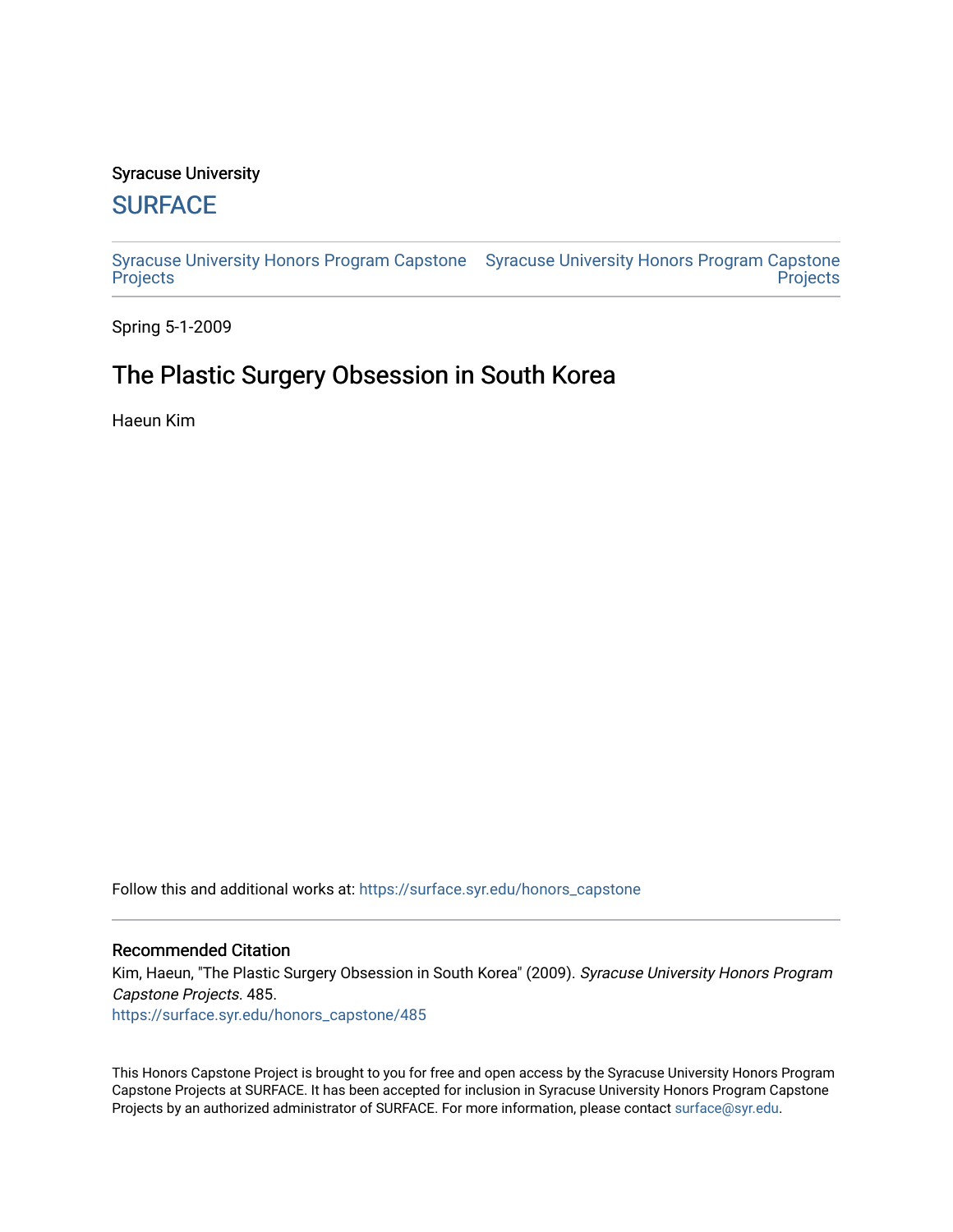# **The Plastic Surgery Obsession in South Korea**

A Capstone Project Submitted in Partial Fulfillment of the Requirements of the Renée Crown University Honors Program at Syracuse University

Haeun Kim

Candidate for a B.S. Degree and Renée Crown University Honors

May 2009

Honors Capstone Project in Broadcast Journalism

Capstone Project Advisor:

Michael Cremedas

Honors Reader:

Dona Hayes

Honors Director:

Samuel Gorovitz

Date: \_\_\_\_\_\_\_\_\_\_\_\_\_\_\_\_\_\_\_\_\_\_\_\_\_\_\_\_\_\_\_\_\_\_\_\_\_\_\_\_\_\_\_

May 2009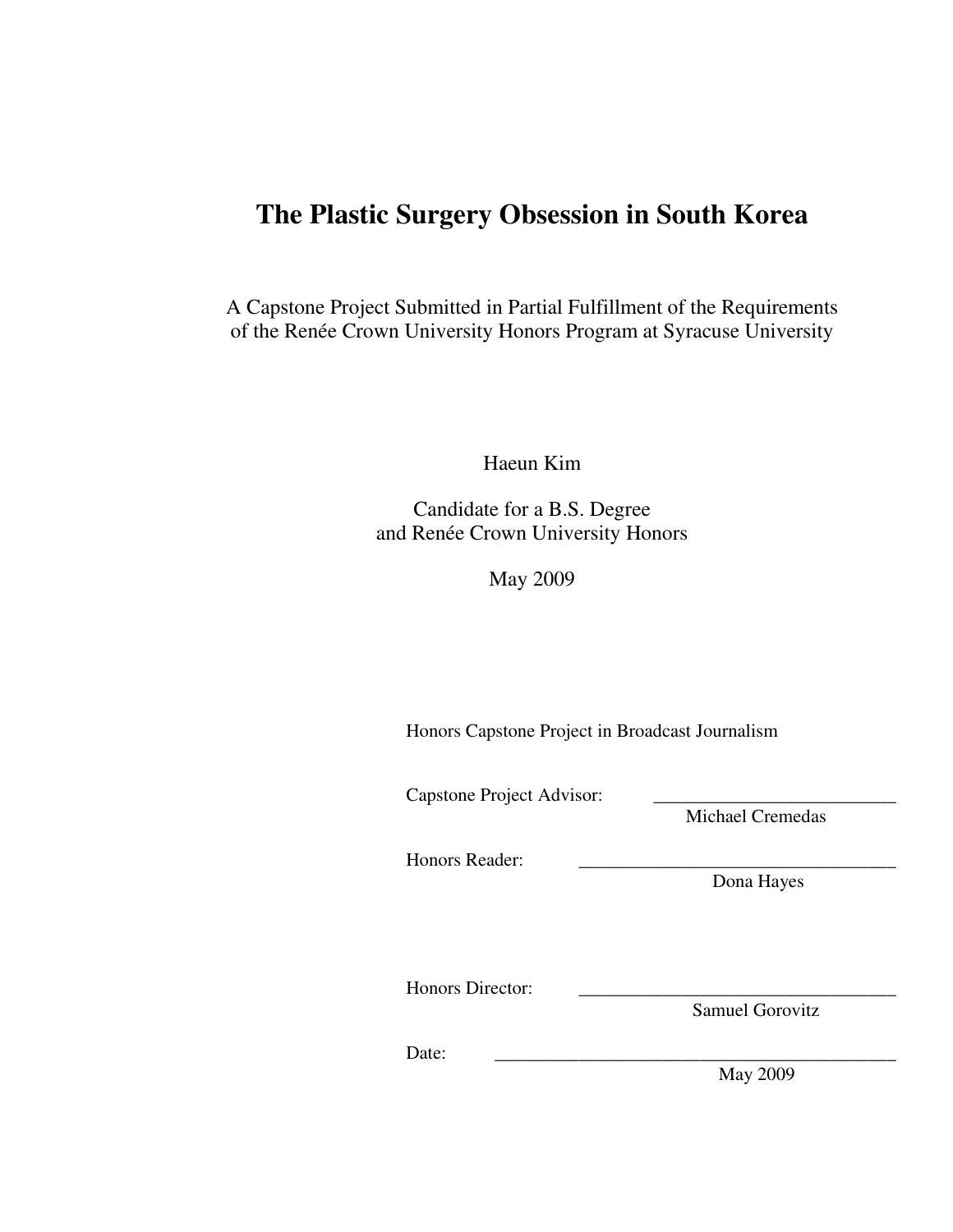## **Table of Contents**

| Reflective |  |
|------------|--|
|            |  |

Sources Cited…………………………………………………………...22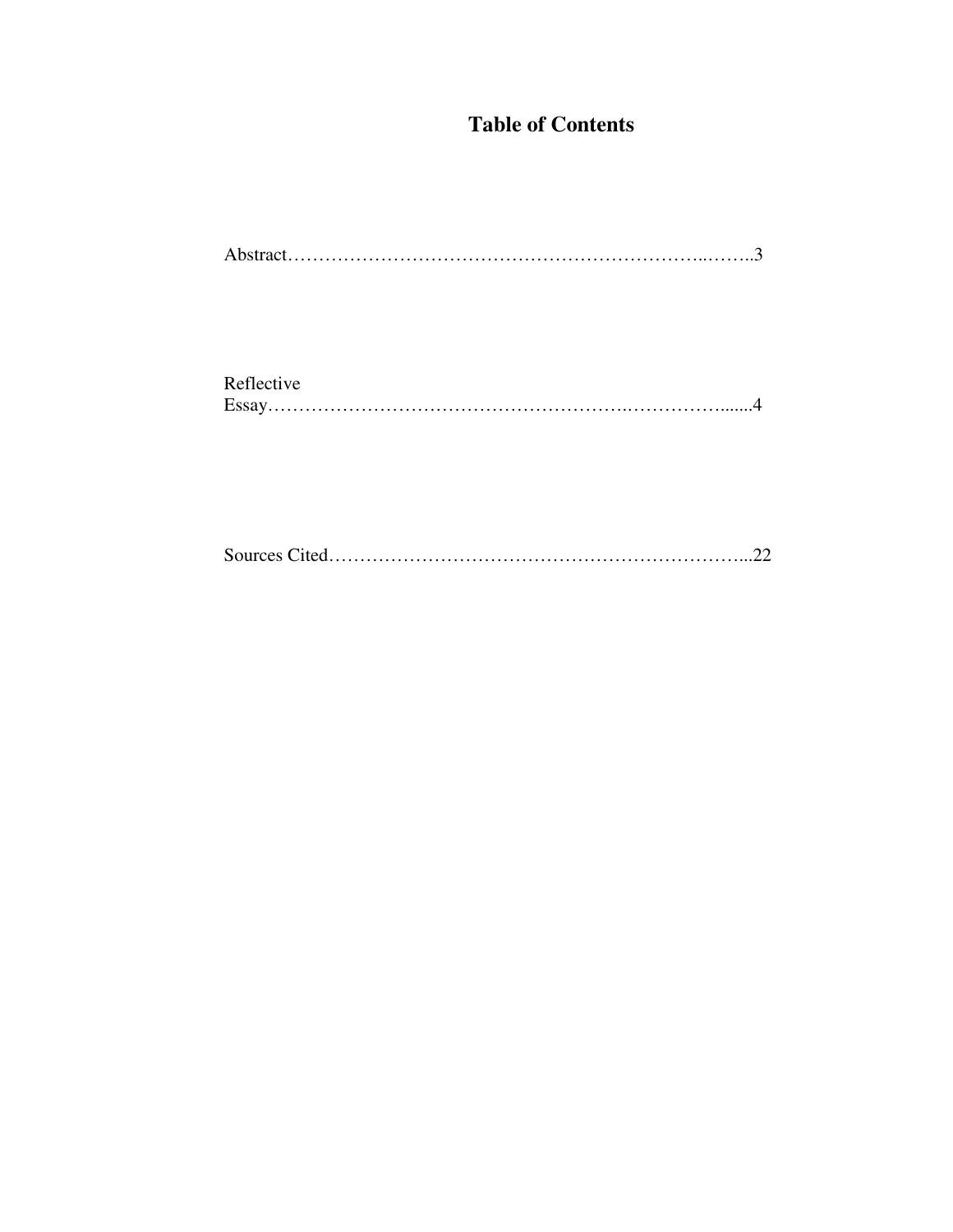#### Abstract

### Brief Summary of Capstone Project

My Capstone Project is a short film documentary exploring the plastic surgery obsession in South Korea. The focus is on the double eyelid surgery, a controversial and intriguing procedure that creates a crease on the upper eyelid to make small eyes bigger and rounder. The infatuation with the double eyelid surgery is a social and cultural phenomenon that is changing the South Korean people. The documentary attempts to discuss various factors that influence the decisions people make to go under the knife and the social and cultural implications and consequences that result from it.

#### Statement of Concept

The concept of this creative piece was to tell a story, and share insight on an issue that is affecting the people of South Korea at an alarming rate and reach. The visual storytelling engages the audience and successfully delivers a message that most people are not aware of. Most importantly, the documentary is able to connect to the audience in ways that verbal or written presentations cannot. The purpose of the documentary is not only to educate the audience, but also to provoke individual questions about what it means to be beautiful and the extent people will go to justify it in their hearts.

#### Context of the work

The documentary is not a creative piece in that no new ideas were generated to form a conscious theory regarding the double eyelid surgery. The research was mostly academic, in addition to personal experiences, interviews, and news. Discussion of the medium/processes used in the project's creation Basic filming devices, including digital cameras, were used to record and document interviews and footage. The Macbook iMovie HD program was used to edit the material alongside Adobe Photoshop. Original interviews were conduced in Seoul, South Korea. The editing was done at Syracuse University. Conclusion

The obsession with plastic surgery in South Korea encourages us to reevaluate beauty and societal norms. It also challenges people to consider how this epidemic affects the global community and evolving ideas.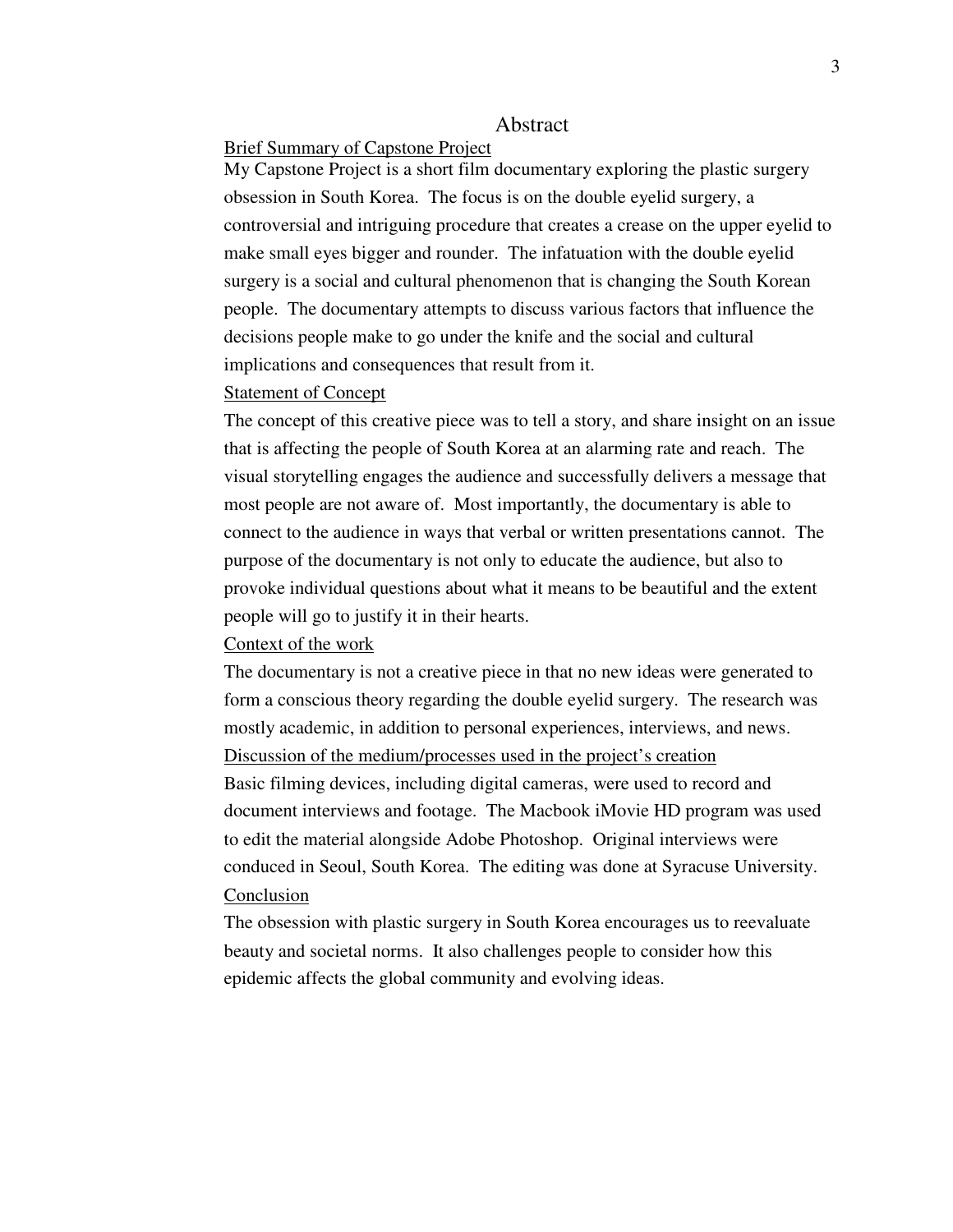#### Reflective Essay

South Korea is a highly controversial and unique place in modern society. As the "plastic nation" of the world, South Korea is fascinating and at times morbidly appalling the international community with its furious obsession for aesthetic surgery. BBC News described the syndrome as "South Korea in a grip of a beauty craze." The nation's growing infatuation with aesthetic surgery is a cultural phenomenon that is changing the country in radical ways. Not only are faces undergoing metamorphosis, the underlying attitudes toward plastic surgery are revolutionizing the country in social and cultural contexts. No longer is it a social stigma or a shameful act to go under the knife purely for aesthetic purposes. This documentary project is a glimpse of South Korea's madness rush for plastic surgery with a focus on the double eyelid surgery, the most widespread procedure South Koreans receive. It was a huge motivation for me to document this ongoing anomaly because of its direct impact on society and daily life for many South Koreans. Evolving interactions stemming from innuendos and emphasis on outer appearances affects socially cultivated norms. There was a conscious theory when developing this thesis: the plastic surgery epidemic was a result of various interwoven factors; most notably growing capitalism, development of democracy and a pervasive mass media influence that directs public sentiment to a degree so extreme that it influences life choices. The number of people altering their natural faces, especially by receiving the double eyelid surgery, has risen so sharply that the South Koreans are undergoing an ethnic facelift. Rounder, bigger eyes, with double eyelids are replacing the smaller, single eyelids characteristic of the Korean people. Simply inured to the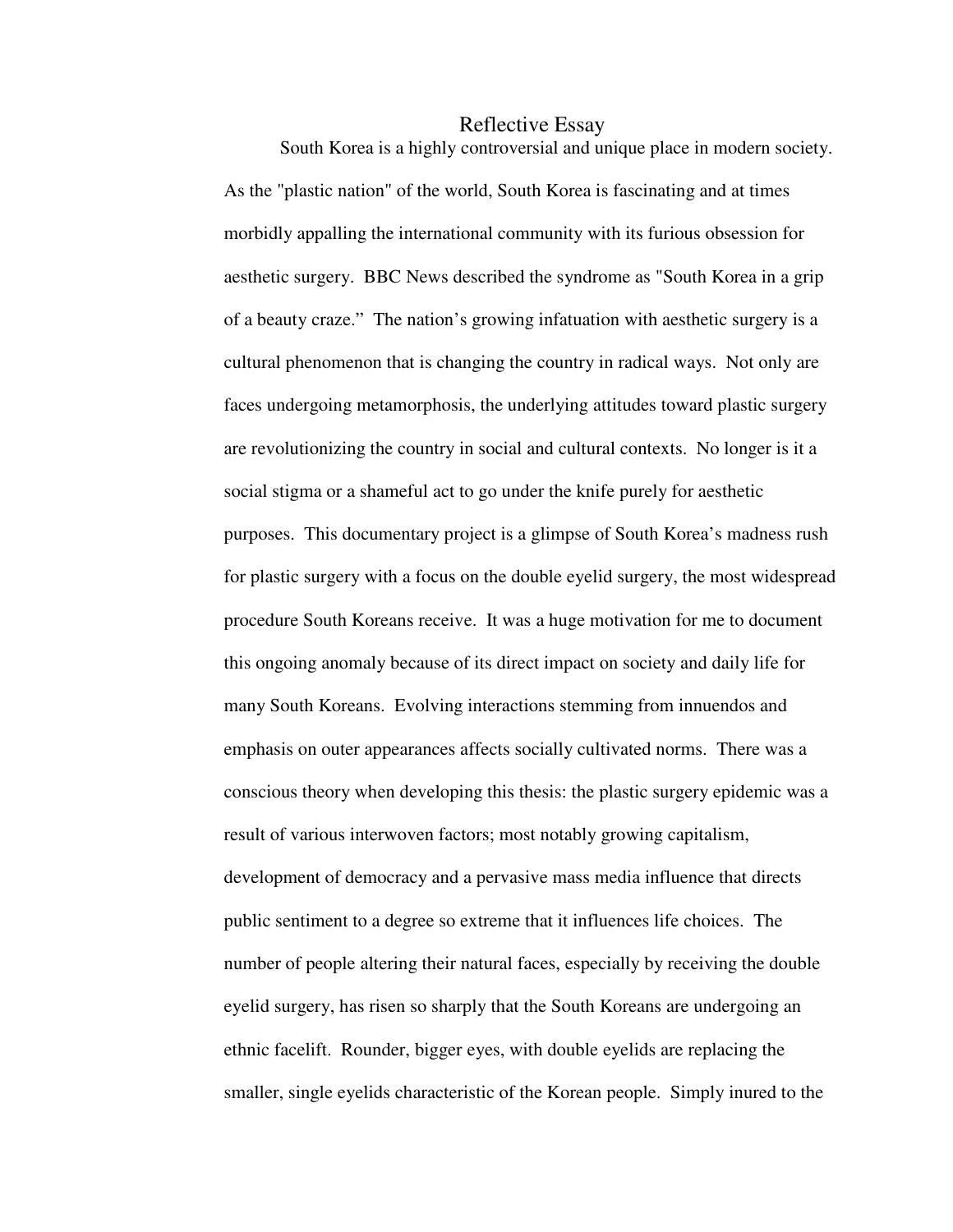implications of permanent altercations, and giddy about receiving praise, adoration and jealousy from surrounding people, more and more South Koreans are cutting, sewing, and boasting their newly formed eyes.

When producing this documentary, there was an immediate recognition that the audience, not native to Korea, would be unfamiliar with the double eyelid procedure. The double eyelid surgery or blepharoplasty, is a procedure that changes the appearance of the upper eyelid. About 50% of all Koreans are born without a fold, and the single eyelid is what causes the eyes to look what many people consider "Asian" or slanted, almond shaped, sleepy, and small. The double eyelid surgery creates a crease to give the eyes a rounder, brighter, and larger appearance. The surgical process is relatively simple: an incision is made over the eyelid and excess fat, muscle, and skin is removed. Then, the two sides of the incision are sutured, creating a crease on the upper eyelid that was not there before. The procedure only takes about 30 minutes with an anticipated recovery time of only one week. After the first week, the sutures are removed, creating a permanent crease. Because the procedure is not a structural change of the face unlike a nose reconstruction surgery, the procedure has almost no complications or side effects.

Millions of people, mostly women, are undergoing this procedure. 50% of all women in her 20s have received the double eyelid surgery. To understand the extent of its pervasiveness in society, the documentary points to former president of South Korea, Roh Mu Hyun who received the procedure in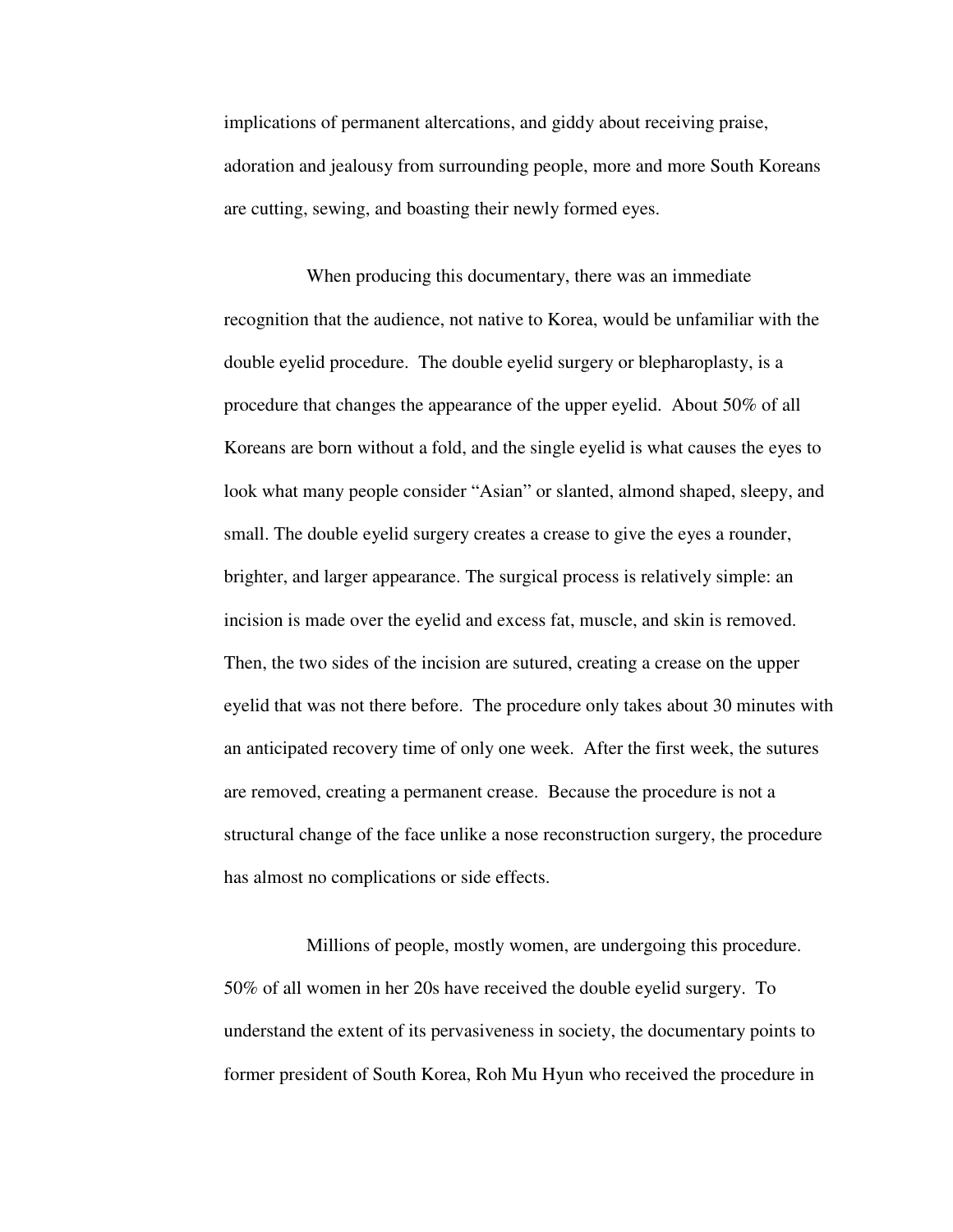2006. He publicly stated that it was for medical purposes to improve his eyesight, but the fact that the First Lady also received the surgery at the same time left many people in disbelief. It was a clear indication to the world that South Korea was experiencing an epidemic that was affecting all echelons of society, transcending boundaries of age, gender, status, and even power. According to Dr. Lee Sang-Eun, President Roh's actions incited many hesitant men to opt for surgery as well. Former president Roh's decision was an embarrassing and quite alarming testimony to the plastic surgery obsession in South Korea. It was also a huge leap over the generation gap regarding social attitudes toward bigger eyes and standards of appearance. Even the older generation, with survivors of the Korean War and post-Japanese colonization, are beginning to change perception on the conservative traditions and values. Former President Roh, at age 60, represents how far and deep social pressures push as to permanently change appearances. Many speculate that he believed rounder eyes would make him look more charismatic, thus aiding in diplomacy and forming good relations with others. As the elected leader of a country, his decision was a direct manifestation of the extremities and extent of plastic surgery in Korea, especially the double eyelid surgery.

 Another indicator of drastically changing social perceptions was reflected in the Miss Universe competition, in which Miss Korea proudly declared her synthetic beauty. Her photos as an adolescent revealed that her current face was not natural. She was not born with the double eyelid, but after several procedures she emerged as a glamorous representative of Korean beauty. It sent a message to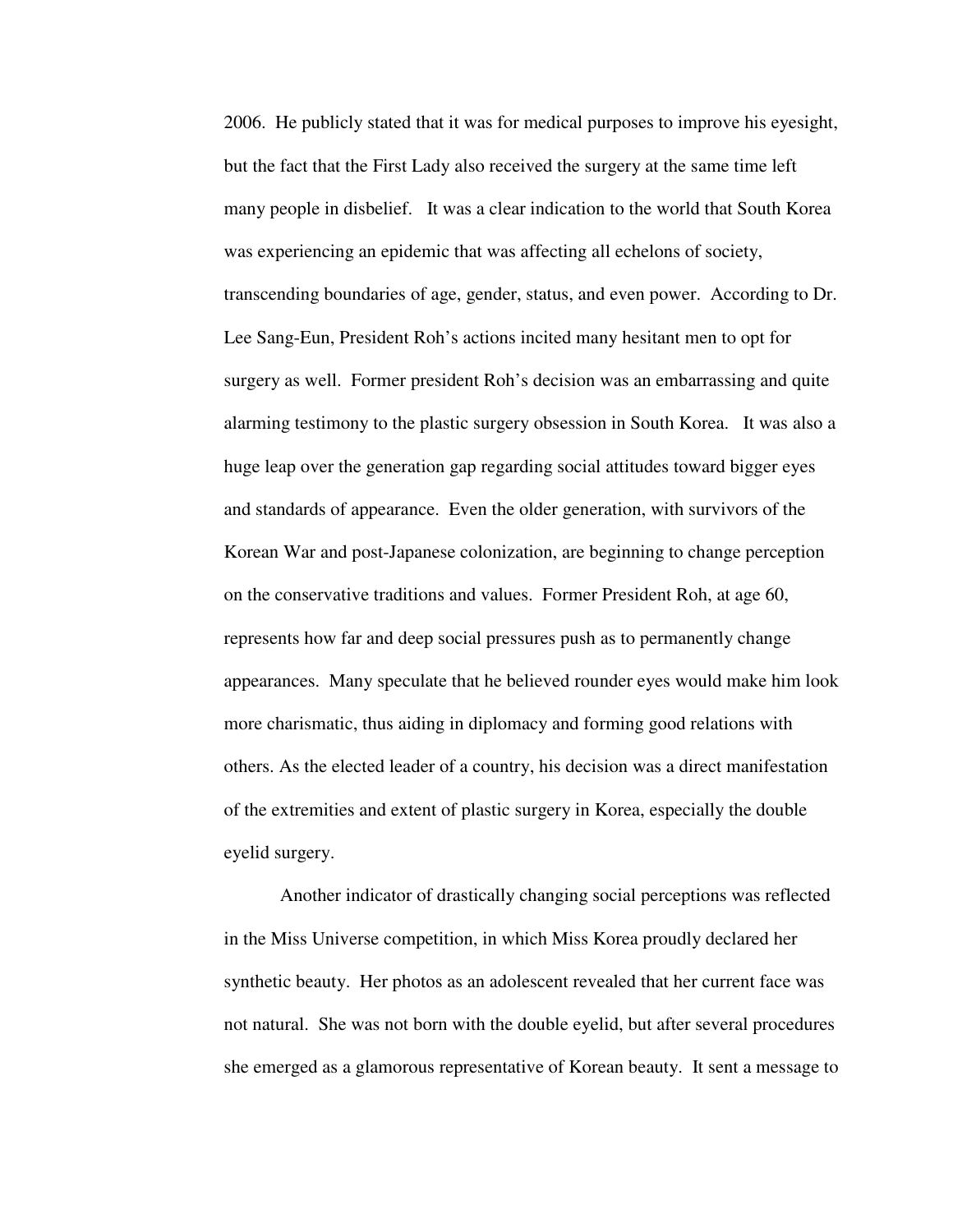the world as well as people in Korea that plastic surgery was not only attainable, but also immensely rewarding. Miss Korea received adulation for making it to the top 4 in the Miss Universe Competition, again reiterating the idea that plastic surgery is condoned and highly idealized. Who else receives this surgery? Recently, a famous pop star named Hwan Hee confidently and openly admitted to receiving plastic surgery, including the double eyelid surgery. As a major pop star with an A-list male celebrity status, many people saw it as another step in the degradation of the social stigma associated with men changing their faces. It sent a strong impression that people are more comfortable than ever about plastic surgery. He also served as a testimony that there is no shame associated with the procedure, motivating many people to receive it. The documentary also touches upon the diverse range of people who receive the double eyelid surgery. Although public figures receive more attention than an average person, it is actually the general public that is fervently pursuing plastic surgery. For example, people in South Korea spend 30% of income on enhancing their looks. 50% of women have received surgery. South Korea also has the highest ratio of cosmetic surgeons to citizens. (Plastic, Reconstructive, and Cosmetic Surgery, 2006)

 Interestingly, this is a radical departure from historical, cultural and traditional values. South Korea is deeply rooted to Confucian traditions, which says that tampering with one's physical features is disrespectful to one's ancestors, and potentially damaging to oneself and one's descendants. (Lee, 2006) Also, plastic surgery has only been around for about 50 years. The introduction of plastic surgery began around 1945 after Korea gained independence from Japan's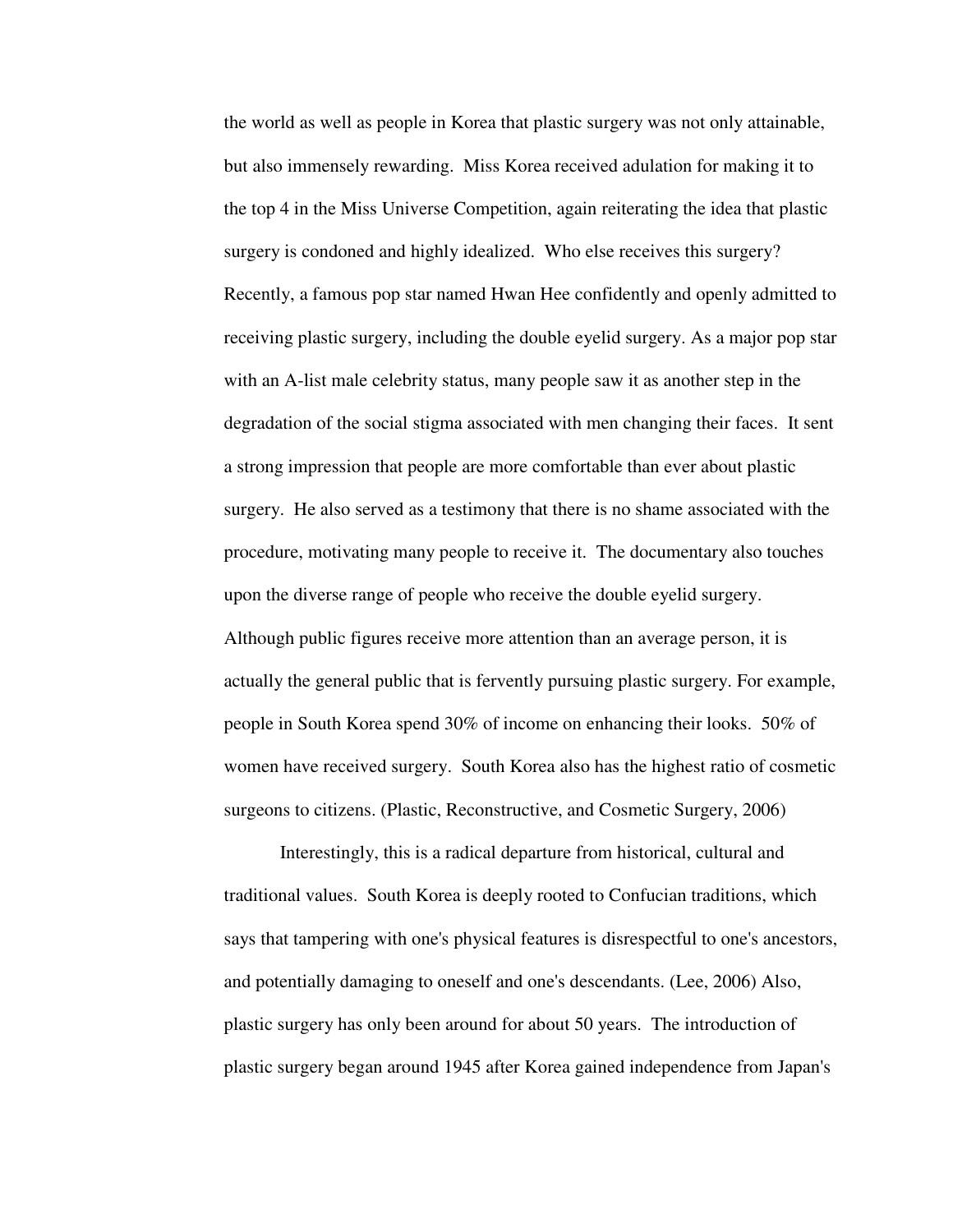colonial rule. Prior to that time, there were no plastic surgery techniques available in Korea. That year took a new turn for medicine in Korea with the entry of Western doctors into Korea. Korean doctors became able to access Western journals and different medicines such as penicillin. The Korean War in 1950 also led to growth of medicine as medical personnel from the U.S. and UN began active treatment of injured patients in Korea. Korean and foreign doctors collaborated in attempting various plastic surgery techniques including reconstruction. Many women during this time first started to receive the double eyelid surgery to appeal to American G.I.s. They believed that rounder eyes would make them more attractive to the men. After the end of the Korean War in 1953, the nation was in ruins. The South Korean economy rose up and progressed through three stages of development. In the first stage, 1954-1957, the primary attempt was made to rehabilitate the war-torn economy with massive American aid. During this stage of reconstruction, plastic surgery commenced slowly as Western culture became more exposed to Korea. In years1958-1961, the Seoul government made substantial efforts to control inflation by high tax policies, reduced capital spending, a tight money policy, and a balanced budget. These measures produced a degree of stabilization. This led to more developments in plastic surgery in the mid 1950s when doctors learned advanced medicine abroad, including Europe and America and began practicing in Korea. From1962 to the present, South Korea underwent a stage of rapid development. Foreign exports recorded unprecedented increases of an average \$44 per annum, and the attainment of a completely independent economic structure led to quick capital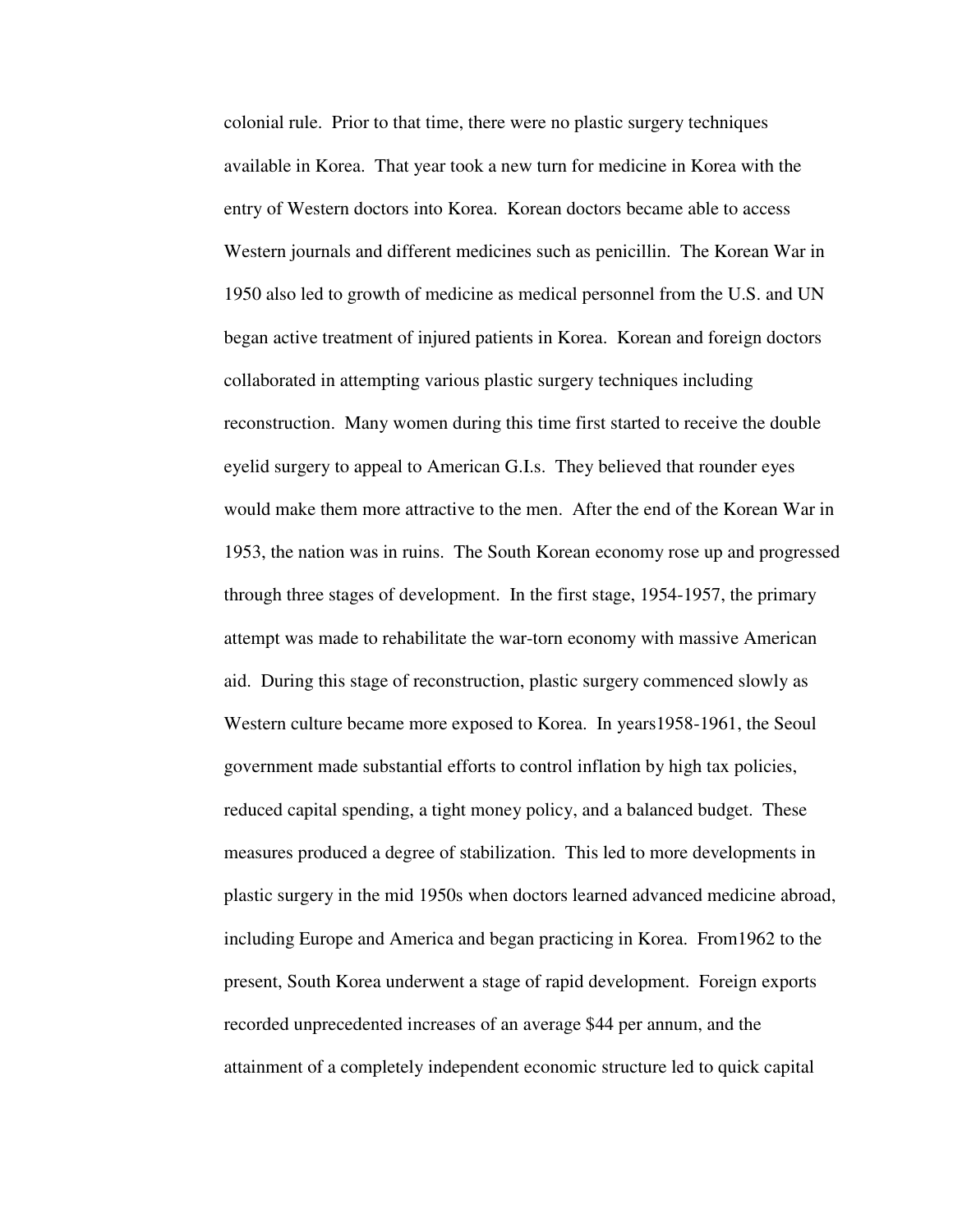buildup concerning industry, infrastructure, and exports. (Rhee, 2006) With this rapid development, plastic surgery also took on a definitive role in medicine. In 1961 the first plastic surgery department at Yonsei University Severance Hospital was established. Then in 1985, the Korean Society for Aesthetic Plastic Surgery was founded. Currently with more than 990 members, KSAPS is at the forefront of innovation in plastic surgery in Korea. Despite its relative youth, plastic surgery developed significantly in only half a century and reached an internationally recognized level. (Introduction & Future Growth, 2006) The strong establishment of plastic surgery came side by side with the development of technology, democracy, and modernization of the South Korea. According to a 2007 prosperity index complied by the Legatum Institute for Global Development, South Korea is ahead of the United States. (Harden, 2007) This prosperity and financial stability is contributing to the surgery boom as more people find money, leisure and time to pursue aesthetic surgery. This newfound wealth is a huge factor contributing to the double eyelid procedure. Frantically trying to keep up with the demand for clinics, plastic surgeons are opening doors left and right, and making lots of money in the process. According to the Ministry of Health and Welfare, the number of plastic surgeons jumped from 45% between 2005 and 2009, from 1,400 to over 2,000 just in Seoul. These surgeons perform hundreds of surgeries a day, of which the double eye-lid surgery is highly demanded by South Koreans. Other than making the eyes bigger, the second most popular is the nose surgery. Many people opt to sculpt the nose to create a more chiseled appearance by implanting silicone or cartilage bridges in the nose.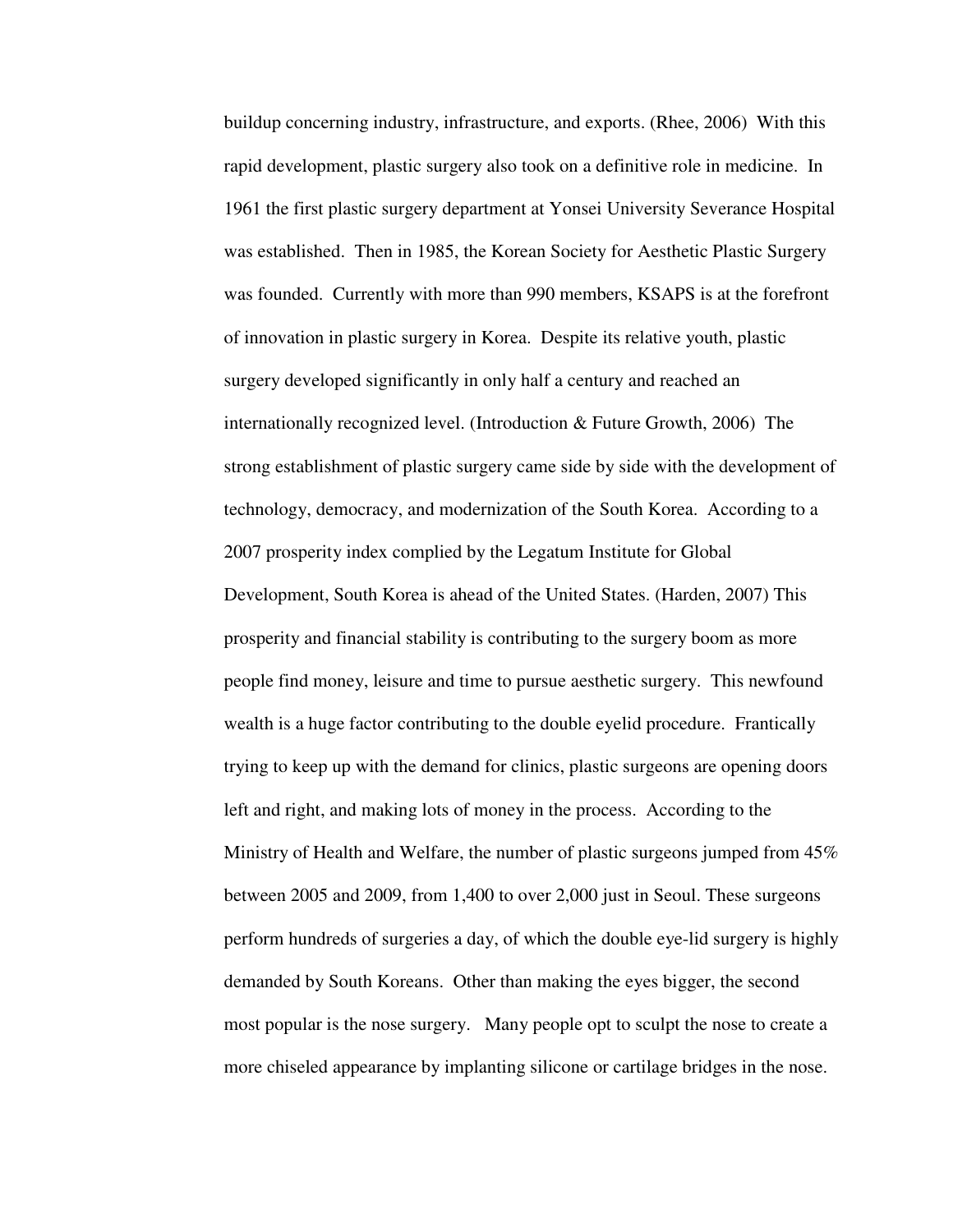It creates a more prominent appearance, and ultimately, a social standard of what is considered beautiful. It is important to note that these popular procedures are culturally significant. For example, in the United States, liposuction and breast augmentation account for the majority of aesthetic surgery. In South Korea, the double eyelid surgery and nose reconstruction are the most popular. The difference reflects what people value in each culture. In the United States, having a full figured body with big breasts, sexy curves and a full butt is considered desirable and having immense sex appeal. South Korea, the huge demand for the double eye-lid surgery and nose job shows an obsession with altering facial features and emphasis on the beauty of the face.

The documentary is mainly focused on discussing why South Korea is at its current state of a national epidemic gripping each individual so hard that it pushes them to receive plastic surgery. Simply, why are South Koreans obsessed?

The influence of the media and popular culture is immense in a homogenous country: ideas and opinions are distributed and spread quickly. Media holds a lot of power to impact people's decisions. According to Dr. Chul Woo Kim, a Ph.D in Mass Communications and Media, social conformity and competition is a defining characteristic of the Korean people. Peer pressure, and especially peer evaluation is held as a matter of pride for the Koreans. Dr. Kim says that the mentality goes, "If my neighbor has it, I have to have something better." There is also a saying that says Koreans are more competitive than they are conservative. This means that although traditional values are regarded as a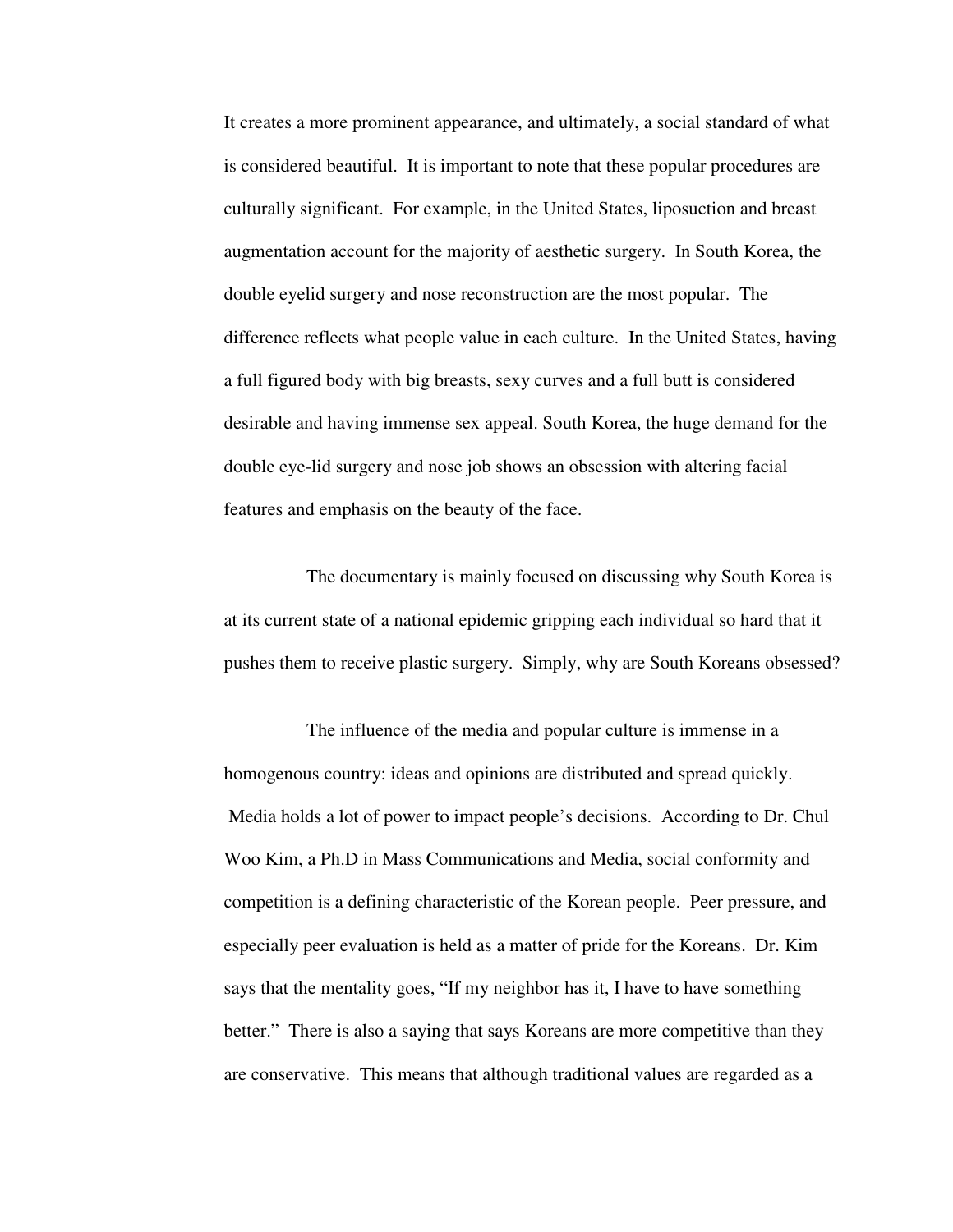priority, competition will win over any conflicting internal struggles with tradition.

Also, Korea is a nation of Internet savvy users of the World Wide Web. According to statistics released by the Information Technology and Innovation Foundation, Korea ranks number one in broadband penetration of 90%, number two in average Internet access speed, and second lowest in Internet access cost among 30 OECD (Organization for Economic Co-operation and Development) countries surveyed. (Correa, 2007) With this access, popular media is immediately transmitted through the Internet, and people are exposed to more mass media than ever before. Through the bombardment of Hollywood and satellite TV South Korea's aesthetic ideal has changed drastically. And some say that this change is inevitable. According to Harvard psychology professor Nancy Etcoff "beauty is evolutionary." (Cullen, 2006) Western images with looks with bigger, rounder eyes are more appealing to many Korean people. Big eyes are highly idealized. There is no glorification of dominant Asian features, such as small eyes or flatter noses, in mainstream media. For example, Korean celebrities emulate Western looks that are far from the dominant genetic features of the Korea people. Most significantly, many people place emphasis in rounder eyes as being more beautiful and attractive. The recent box office hit movie called "200 Pounds Beauty," is a clear reflection of the Korean sentiment toward the idealization of beauty. It also served as evidence that Korean celebrities and plastic surgery have a huge impact on the general public. In the movie, the main character transforms from an obese, ugly woman to a gorgeous superstar. She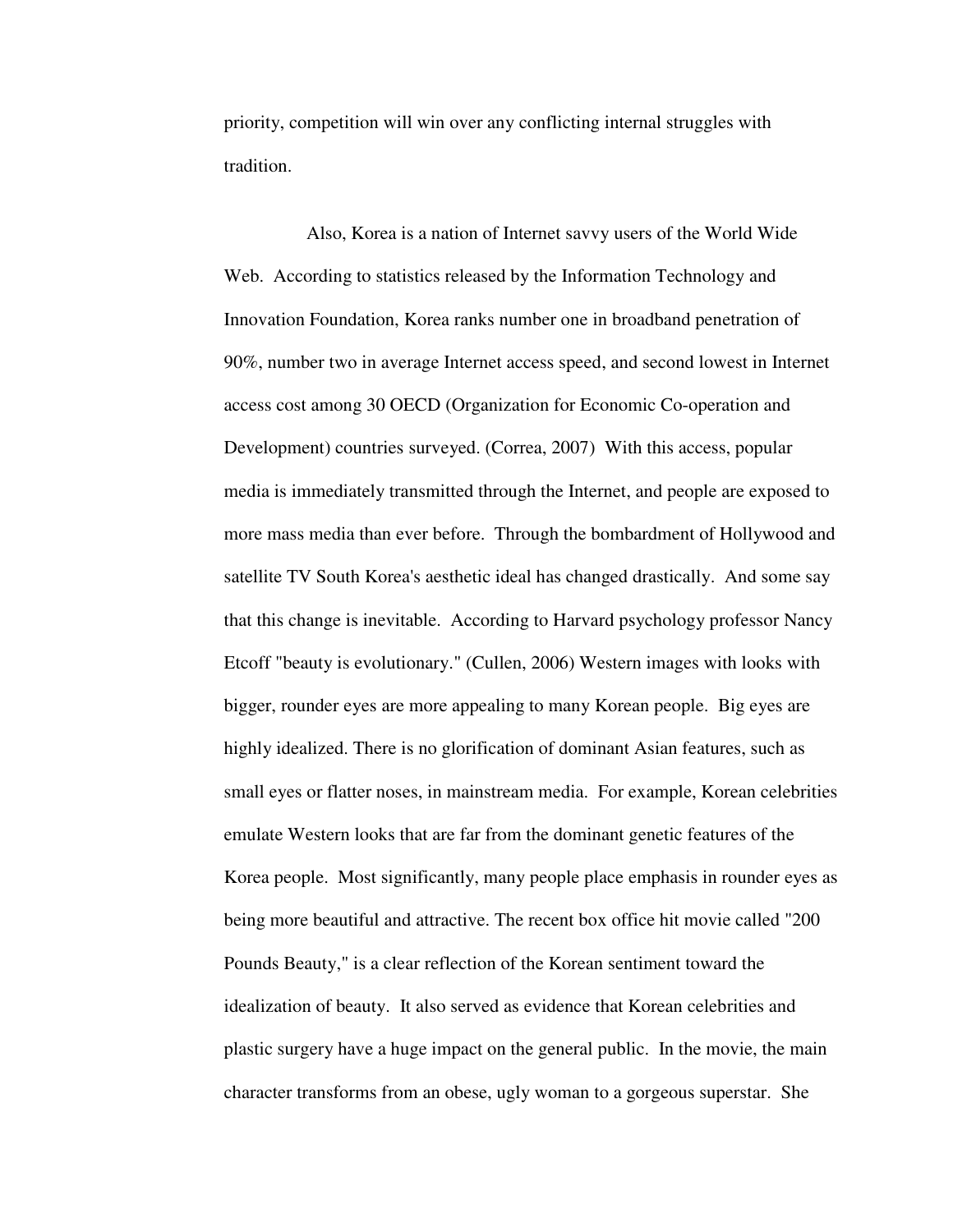undergoes major procedures, including the double eyelid surgery to attain the epitome of what South Koreans perceives to be beautiful: big eyes, a straight nose, and a thin body. Overwhelming ticket sales of over 3 million reflected Korean women's heightened yearning for a surgical metamorphosis. (2007) The continuing rage and demand of the movie alone indicates that South Koreans identify with the movie.

As the documentary points out, the influence of mass media is the single most important factor that influences people's perceptions of beauty and their decisions to attain it. More specifically, TV dramas drastically shape opinions and social attitudes. These popular TV dramas depict relationships, define societal standards and serve as the guiding pillar of cultural perceptions. A character's mannerisms or words can become a cultural trademark and instant icon. For example, in the popular Korean drama titled "Stairway to Heaven," the male star calls out, "Love always comes back!" This phrase is now a catch phrase that everyone uses to describe a love that will ultimately return regardless of the circumstances. People can immediately recognize which drama it is from, and say it over and over again. In another drama titled, "My name is Kim Sam Soon," the main character comments that "memories have no power" to describe that the past has no stronghold over the present feelings of love. This phrase was embedded into the South Korean's attitude towards love. It is most fascinating that the TV dramas hold such a power over the viewers. Even the slightest detail can sway public opinion on important matters. One crucial thing to note is that plastic surgery is condoned in TV dramas and described as a positive trait. All the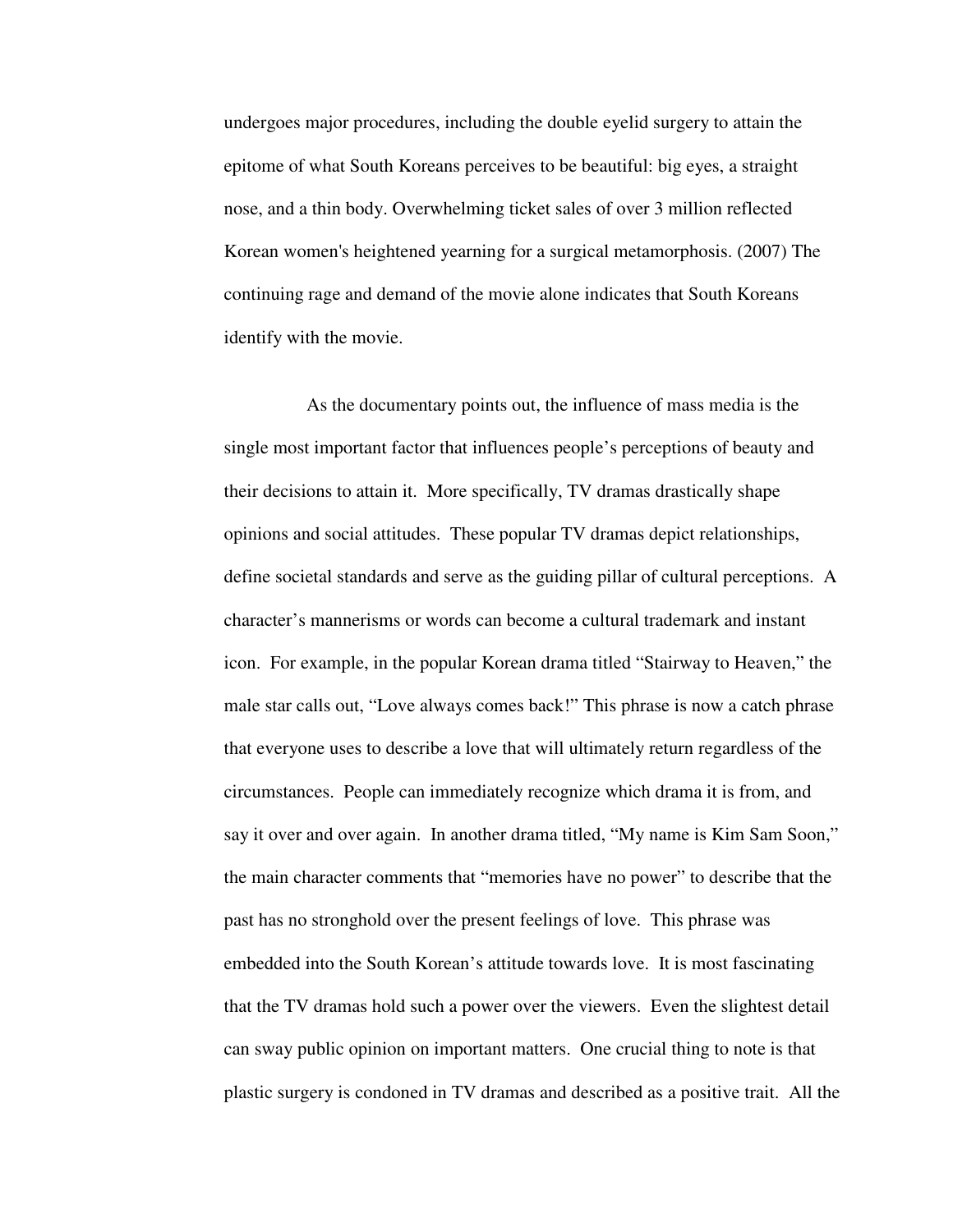stars on the dramas have big round eyes as well. It is rare to see the main star of a hit TV series without the double eyelid. The main star's face becomes everyone's dream look. The desires to receive surgery at most times are direct influence of the media. "You have to have demand, and these TV dramas provide demand," said Lim, Ee Seok, dermatologist. (Harden, 2007) Dr. Lim says that when people come in for plastic surgery, they usually bring along a photograph torn from a celebrity magazine, demanding the same look as their favorite stars. The face usually has wide eyes, sleek cheekbones and delicately upturned noses. The photos look numbingly alike, yet the cemented mentality of beauty drives people to actively seek plastic surgery clinics. Prime time television that airs romantic stories provides a world of escape. Many indulge in these fantasy worlds, often yearning for such relationships or lives. The luxurious and happy lives portrayed in the dramas places its cause on looking beautiful and being accepted in society as a high-class member. To achieve this status, many people are pushed over the edge to change some aspect of their lives, with the plastic surgery being most convenient. Plastic surgery clinics rely on the media knowing that the TV dramas provide an endless flow of patients eagerly awaiting metamorphosis.

As mentioned before, Korean dramas clearly portray changing social perceptions toward plastic surgery. There is little stigma or shame attached, many of the operations now seem routine to many Korean people. The double eyelid surgery is a simple and quick procedure so many working people can even pop in the surgeons clinics on a lunch break and emerge with a new set of eyes. Altering the eye shape for Korean people is now as easy as getting a haircut. In addition,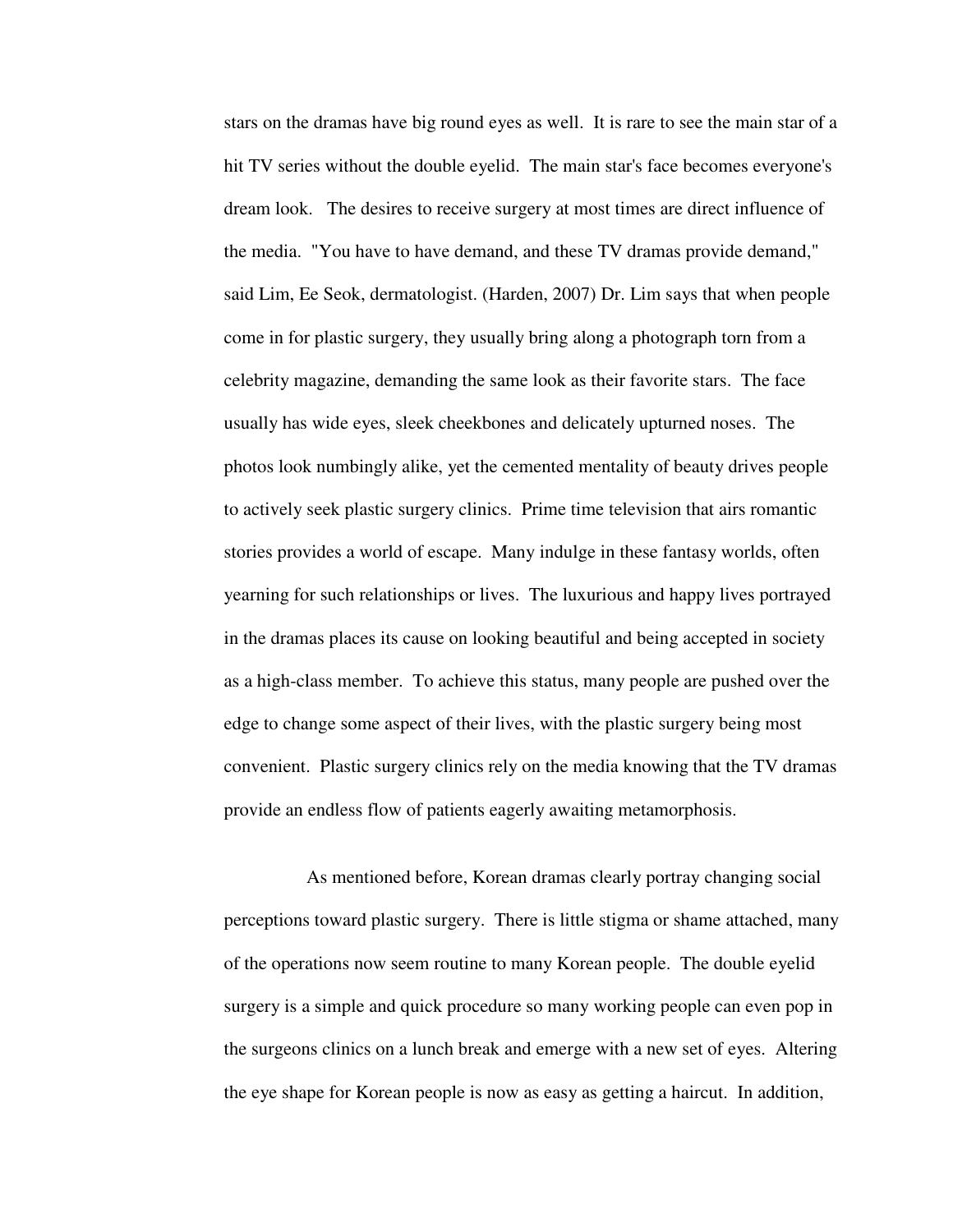patients have attached positive attributes to surgery. Many say that self-perception and confidence improves, helping them feel better about themselves. Also, the public visibility of the face and the symbolic importance that links face to character is considered very important and can lead to boost in happiness and selfesteem.

Dr. Kim Sung Duk, head surgeon of Dream Medical Group, says that he considers himself a mental therapist, not a plastic surgeon. He says that it is not about the double eyelid surgery at all, but how people feel about themselves. "If the patients long for a certain facial characteristic, it is not actually about acquiring that feature that is important. It is about the satisfaction and happiness that comes from receiving the procedure that makes people receive plastic surgery." He says that the social standard for beauty has always been for bigger rounder eyes and finds it hard to believe that the trend will change in the future.

Another major reason that people are opting for the double eyelid surgery is to be successful in the competitive job market. As the race for jobs becomes more intense, many believe that enhancing looks can give a cutting edge over rivals. Especially for businessmen and politicians, small eyes are seen as sneaky, not trustworthy, and less charismatic than people with big round eyes. To get ahead in the job market, secure job opportunities or have success in a career, many opt to enhance looks and get the double eyelid procedure. Even men feel the pressure to utilize their looks to upgrade their resumes. The already fading taboo for men receiving plastic surgery has been thrown out the window.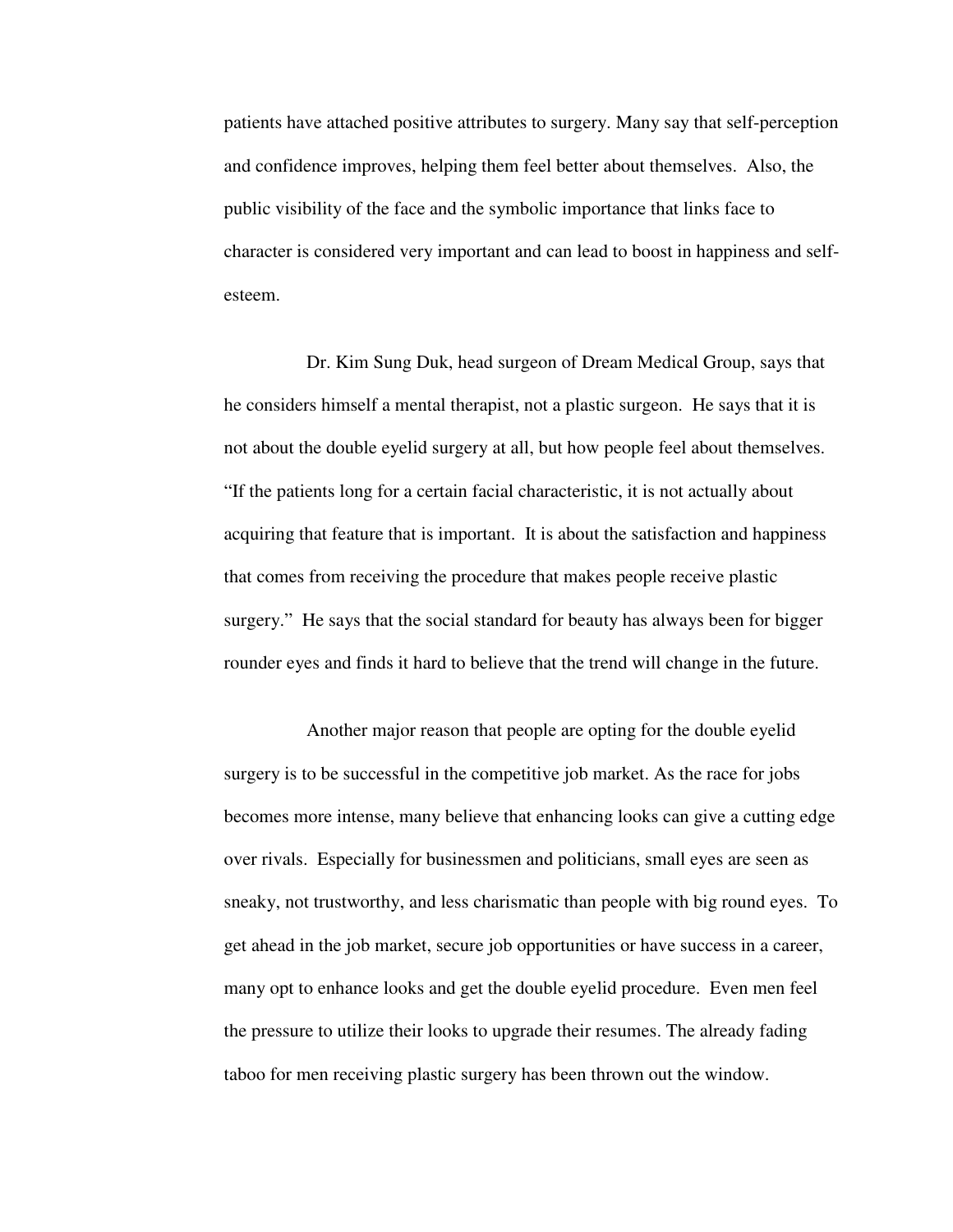From the standpoint of parents, plastic surgery is a way to prove their support for their children. With so many young people having themselves remade, parents are afraid their children will fall behind, not just academically, but aesthetically. "Parents make their kids get plastic surgery," says Dr. Shim Hyung Bo, a plastic surgeon in Seoul, "just like they make them study. They realize looks are important for success." Parents give double eyelid surgery as a graduation present, or encourage their children to undergo the surgical process in the hopes that it will help them in the long run. Because the double eyelid surgery is considered a very safe procedure, many parents are optimistic about their children receiving it early.

For many women, dating and marriage are another factor that motivates them to go under the knife. Getting married to a financially stable man is one of the highest priorities for Korean women. In a fiercely patriarchal society in which women are expected to stay home, clean, cook and raise kids, the worth of the woman comes down to their looks when husbands-to-be search for their wives. Getting ahead of the pack of women desperately hoping for an easy life with a husband who will provide and take care of them is a top concern. Women of marriageable age are under intense pressure to look their best at all times. For example, certain dating agencies will not accept members who are not considered above average in terms of looks to keep their clientele list high quality. One of the consequences has been an explosion in plastic surgery. All in all, it is considered a sensible investment for women to look beautiful at all costs, even if it means permanently changing their facial features.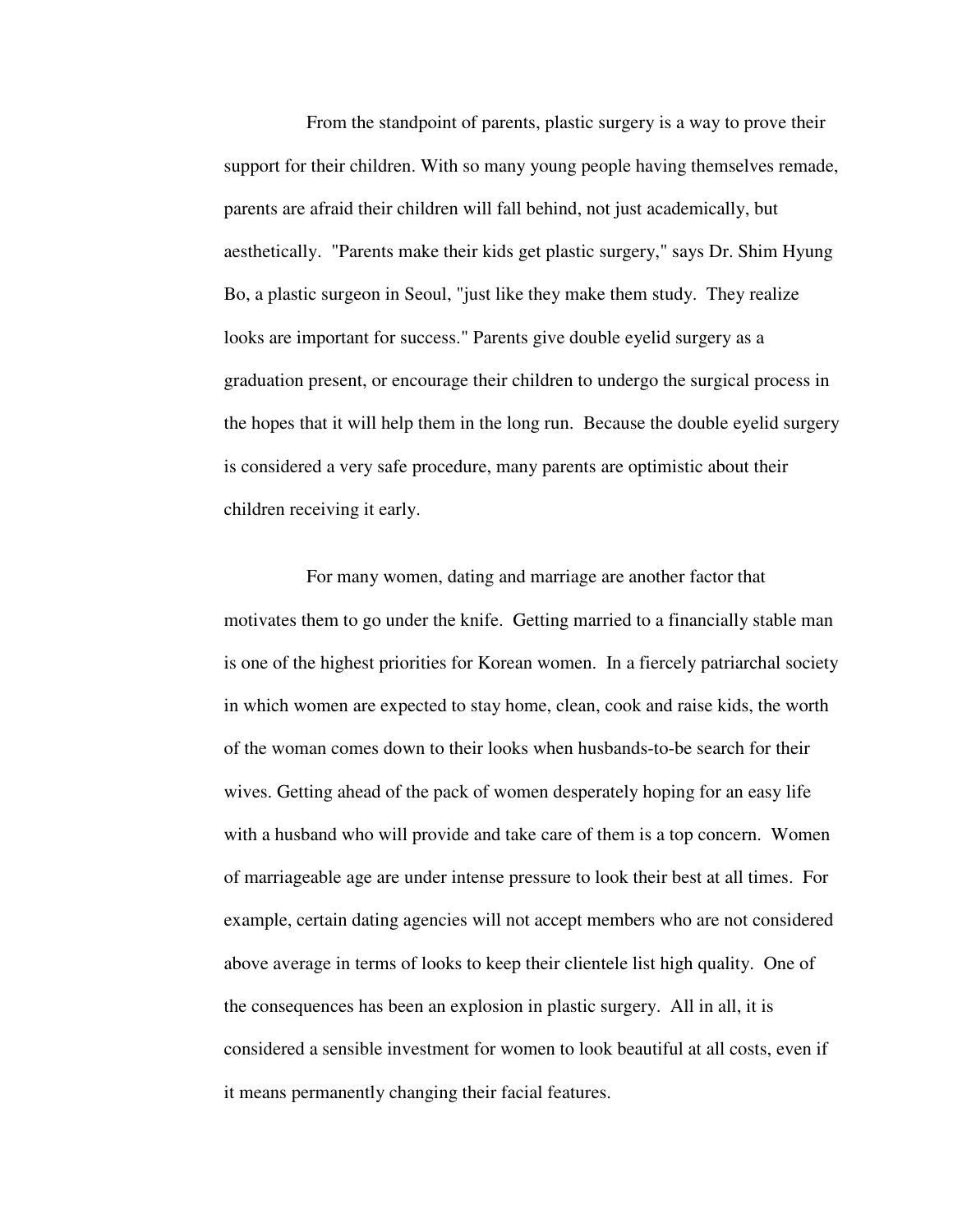Also, the availability and affordable cost of plastic surgery tempt people. Compared to the techniques of the plastic surgeons, the price is affordable. Seoul is a plastic-surgery boomtown because of the reasonable prices. Double-eye lid surgery in Korea costs about 80,000 Won, which is equal to about 800 dollars. National Statistical Office showed that the average monthly income of office workers was 2.98 million won. Compared to the annual income of an average salary worker, the cost is relatively cheap. Also, there are thousands of clinics available where patients can go. Apkujong, a section of Seoul with over 600 clinics, even a busy avenue nicknamed "Plastic Surgery Street." People are more inclined to undergo the procedure if they are exposed to the availability constantly. Because of the competition among clinics, customer service is of the highest quality. Many people are treated like kings and queens at the clinics, providing more incentive for people to revisit or recommend the place to others. Word of mouth is a valuable marketing tool for the clinics, and surgeons depend on it to keep the business thriving.

 South Korea's wealth has been another reason for the boom in plastic surgery. This is true especially because with its recent recession, South Koreans are spending less on plastic surgery, reflecting the fact that it was a luxury pastime many indulged in before the economic recession. Interestingly however, South Korea's plunge toward recession is bringing in high-spending tourists by the planeload in search of bargains and beauty. Foreign tourists, mainly from Japan and China, have been pouring into South Korea to receive plastic surgery. The national currency, the Won, that has fallen in the past year by 40% against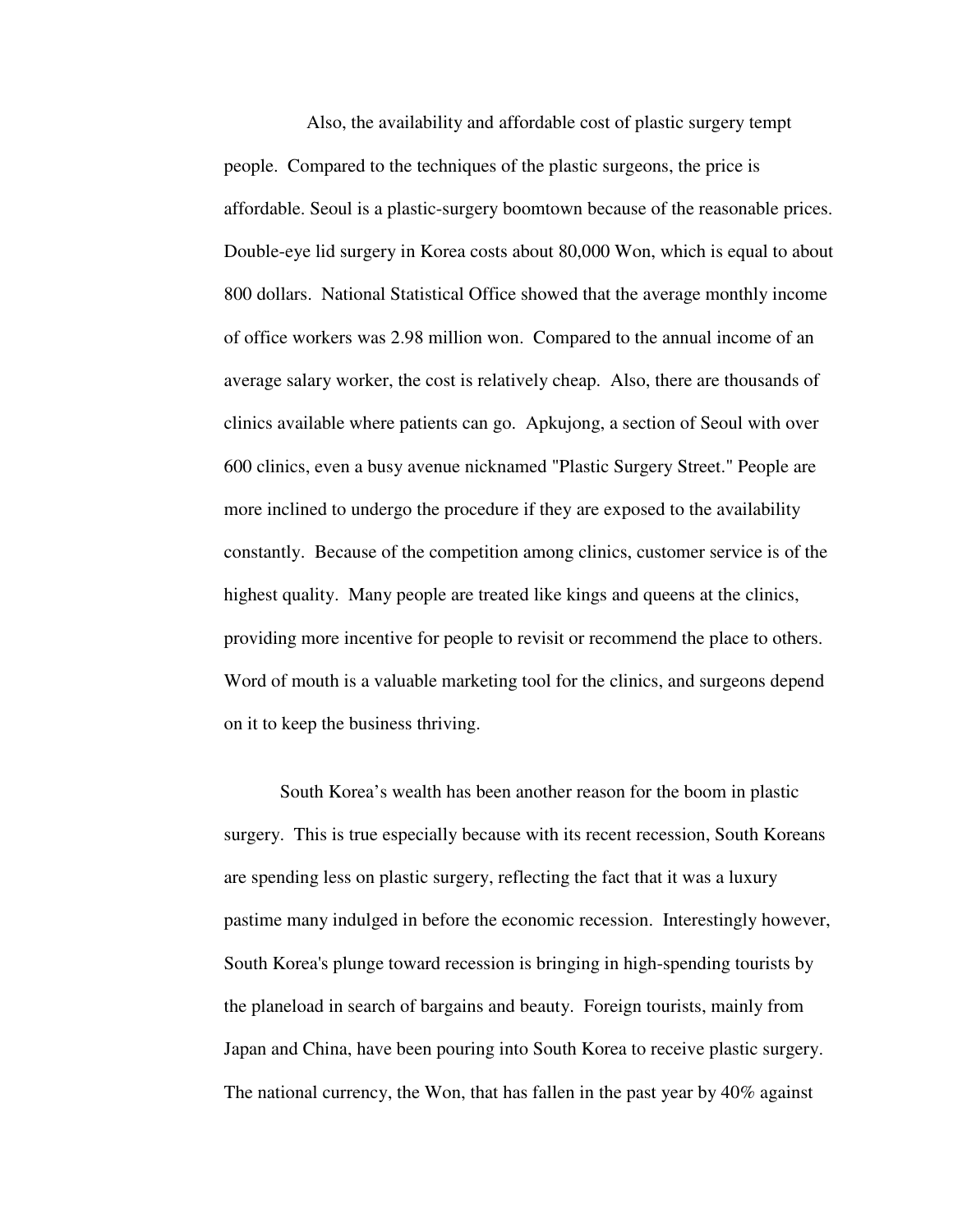the Japanese yen alone. Asia's fourth largest economy has become cheap for foreigners. According to Kim Byung-gun, the head surgeon at BK Dong Yang Plastic Surgery Clinic in Seoul, costs for plastic surgery is now half of what it costs in the United States. When foreign exchange rates apply, the price becomes less than one third of what it used to cost.

Kim Byung-gun says foreign patients have doubled, and sees an infinite growth potential in the market for foreigners. According to KTO, the Korea Tourism Organization, the number of foreign visitors in the first two months of this year jumped 25.5% from a year ago. Tourists from Japan surged more than 64% and from China 16%. The "shopping & surgery" packages for visitors mount to over 27,000. Even amidst the recession that is forcing South Koreans to cut back, the huge tourism boom is fueling plastic surgery despite complete depletion of all other businesses. The Korean government is implementing policies that will allow clinics to hire marketing agencies to attract overseas customers train more interpreters for foreign patients. The director from the Korea Tourism Organization says tourists receiving plastic surgery usually spend three to 10 times more than other foreign visitors. This recent trend shows how reputable and credible South Korea's plastic surgery industry is. As notorious as it is, South Korean plastic surgeons are just plain good at what they do.

What are the social implications and consequences of plastic surgery and more specifically the double eyelid surgery?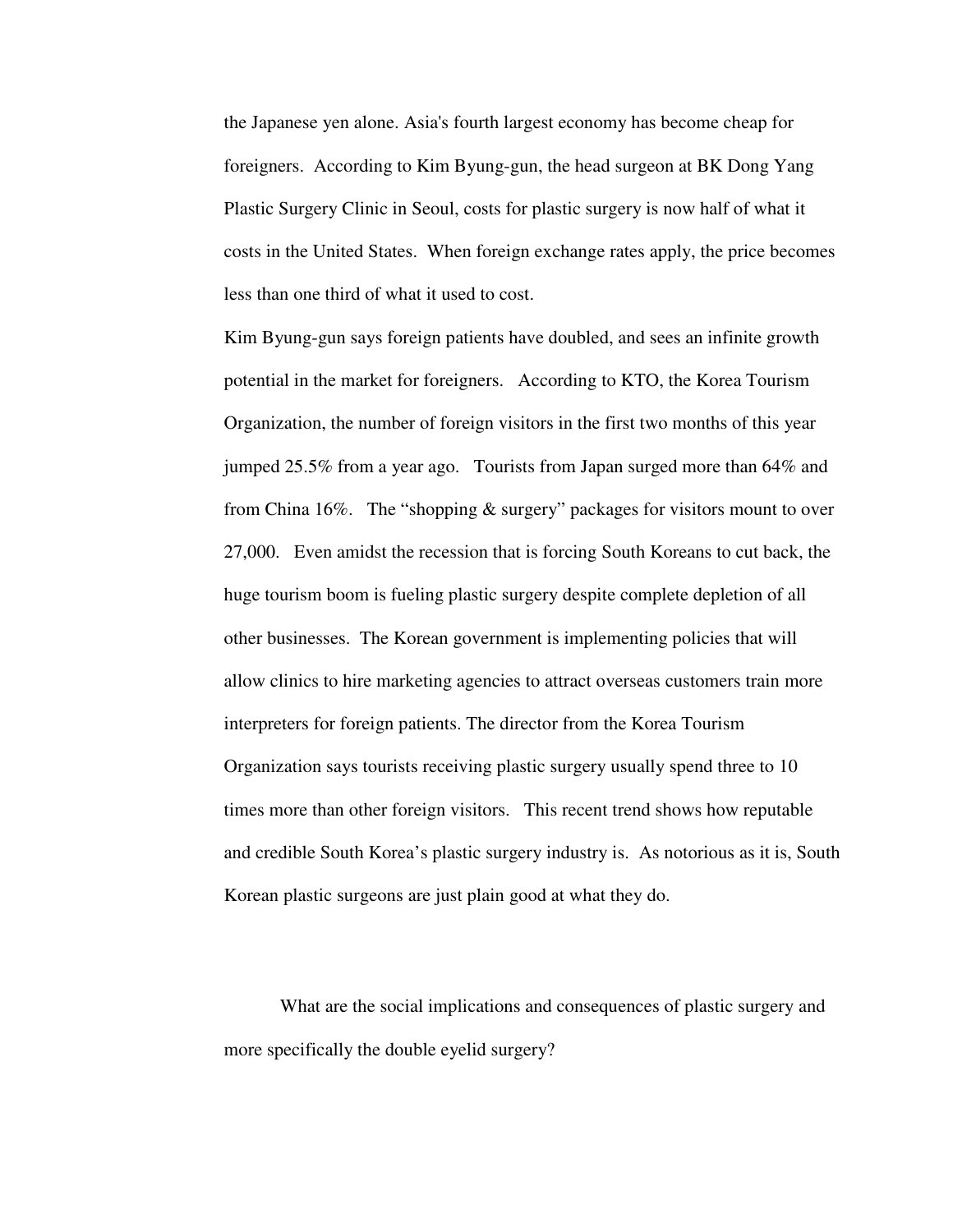Many argue that plastic surgery in Korea is leading to an 'ethnic facelift.' Double eyelids, a high straight nose, a slightly wide and protruding forehead, sufficient cheekbones are pursuits of Western features not common in Korean people. Many feel that Koreans are conforming to a racial ideology and that they associate their natural features with dullness. Features such as small narrow eyes are often associated with negative connotations. Thus, people are sculpting faces to fit a societal or media norm. There is severe criticism that South Koreans are internalizing an image produced by the media and culture of racial ideology. Dr. Kim of Dream Medical Group disagrees. He says that despite the alteration in the eye shape, Koreans will always look Korean. "Although Koreans may get bigger eyes, they will not be mistaken for Caucasians or Africans or any other race. It is simply an enhancement, not a racial facelift." He also says that bigger eyes do not mean the loss of ethnic or cultural identity because in the end, the person is still the same internally. The procedures are not so much to look Western but to refine features to attain facial harmony. However, if the types of cosmetic surgery people opt for are truly individual choices, some may want smaller eyes or more Asian features they find pretty. But doctors cannot refer to cases in which people wanted to get rid of the double eyelids to make it smaller.

 Many argue that plastic surgery is not an ethical issue at all. They that the freedom of choice is the utmost importance claiming that plastic surgery is a personal, conscious decision that can enhance quality of life. Every person has a basic human right to pursue happiness.

However one must consider the implications of permanently altering physical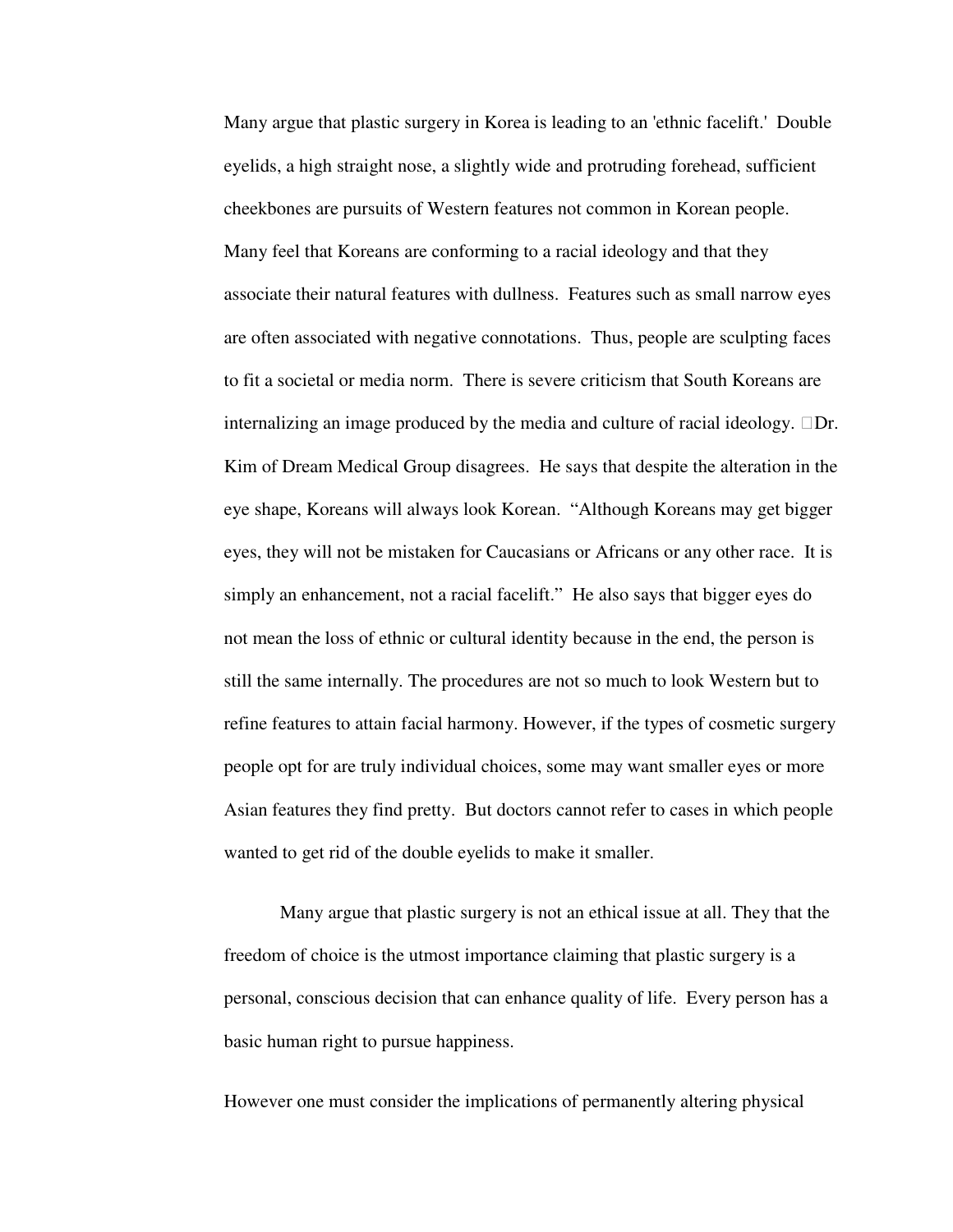features. In today's age one's life has become something- raw material- that people expect to do something with. Modern society arrived at the view of the body as something to shape and life as a project of shaping. This conscious distortion of the body may seem inhumane, almost a masochistic degradation of natural beauty. In addition, some people's discovery of choices that they find liberating will force others to confront choices they would rather not have recognized in the first place. For example, if parents undergo cosmetic surgery, their children will be affected no matter if they want to be or not. One individual choice- not only what is chosen, but also being in a position to choose- affects others. The energy of modernity is always toward more: the cultural impetus is to expand what it is legitimate to crave. The double eyelid surgery is a clear manifestation of satisfying human desires without any restraints or system of checks and balances. It is apparent that at times this is needed, as seen with cases of plastic surgery addiction. A famous case in Korea cites a woman who became addicted to surgery and started to inject toxic material in her face to make it more beautiful. Her face later became so grotesque and bloated that people call her the "fan lady," with a face as large as a circular fan.

 Plastic surgery is not a yes or no issue. However, there are aspects of the surgery that one should keep in mind. First of all, the speed of economic development is so great that South Korea is modernizing at a pace that is fracturing traditional values. Attitudes and social behaviors are changing. Contributing to the surgery boom is growing democracy, and strong presence of Western ideas. As the documentary points out, the influence of mass media is the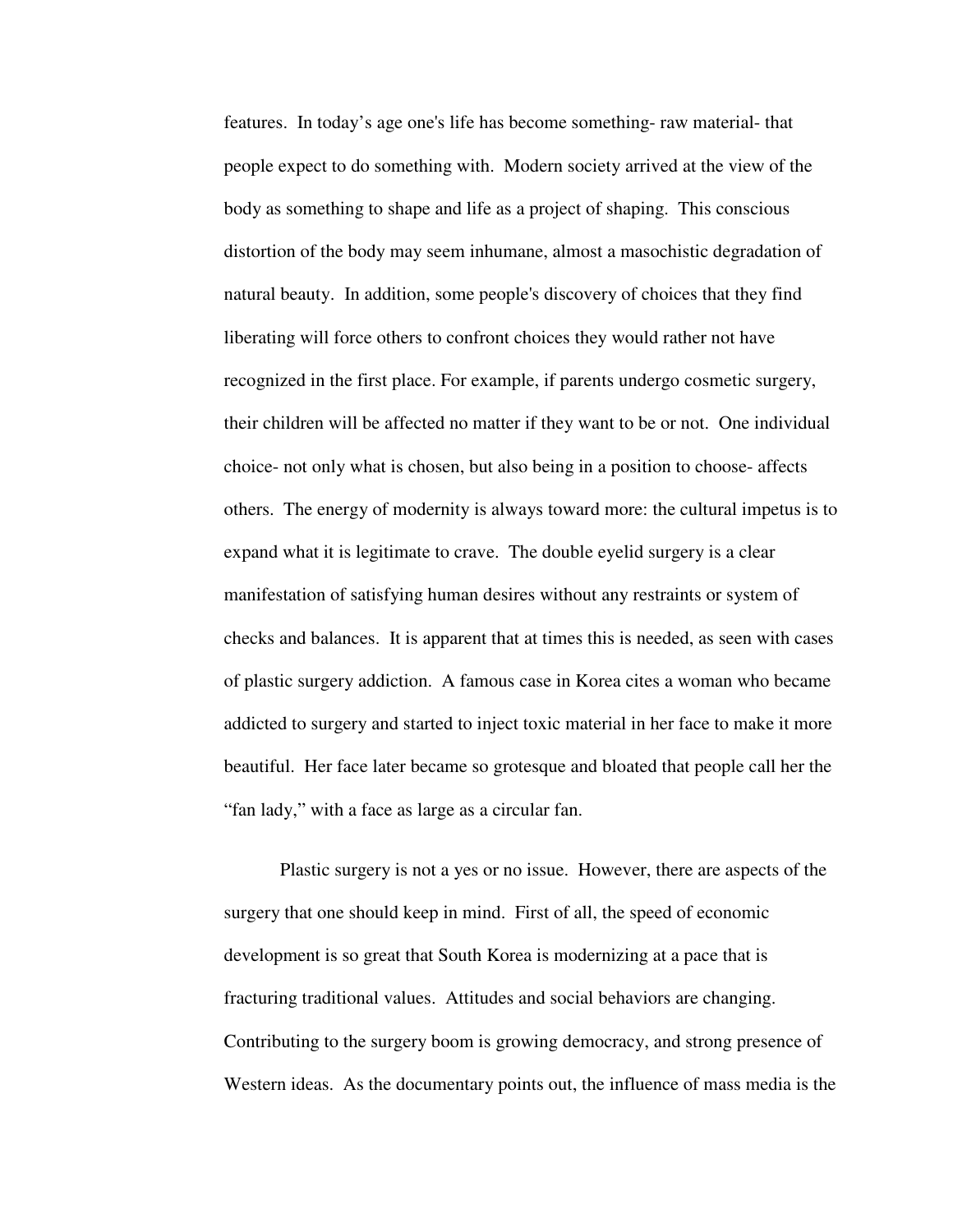single most important factor in the plastic surgery obsession in South Korea.

 In this contemporary society where personal choice is regarded as top priority, the ethical implications may be obscure. However, patients often desire to alter their looks for Western features, such as the double eyelid, heightened nose, chiseled chin and narrow face. Many people are concerned that this emerging trend is an 'ethnic facelift.' From a collective standpoint, the South Korean surgery boom has more serious consequences: a perpetuation of a racial ideology and conformity to social expectancy. Also the cultural identity for Korean people may get lost in the pursuit of the idealized beauty. The alteration and manipulation also have implications for the younger generation of South Korea. Their future of cultural identity is amidst a frenzy of racial conformity: the result could be desensitization, a view of plastic surgery as a rite of passage, and loss of personal opinion of what it means to be beautiful.

This documentary has been produced in the hopes that it will spark discussion as to widen the understanding and room for consideration, not to strictly define what plastic surgery is or isn't. To contribute a personal opinion, I do believe in the following:

People should have the freedom to seek the kind of life and the quality of lifestyle as they see fit. But one must remember that we are responsible for the choices we make with the knowledge that what we decide may affect others. We must choose carefully, because as we choose for ourselves, we also confront others with choice. It calls attention to connections: connections between people, breaking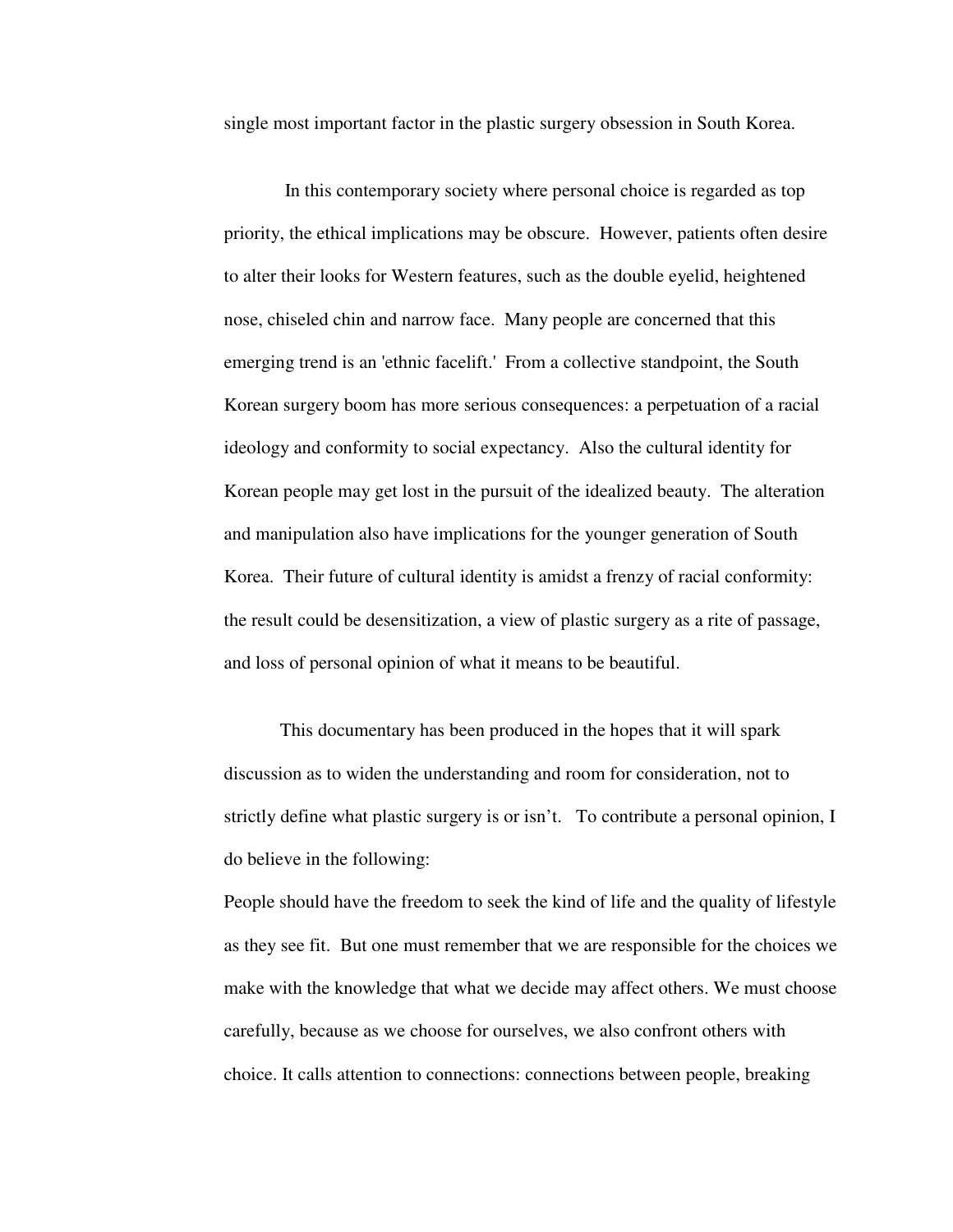down the idea that any decision can be strictly individual especially within a family or an intimate relationship. Ultimately, beauty is fluid, unique to an individual, and timeless. The journey to realizing beauty is a personal experience shaped by various factors of life. In this time, in this life, this documentary shares the journey of South Korean people in their reach for realizing what beauty means for them.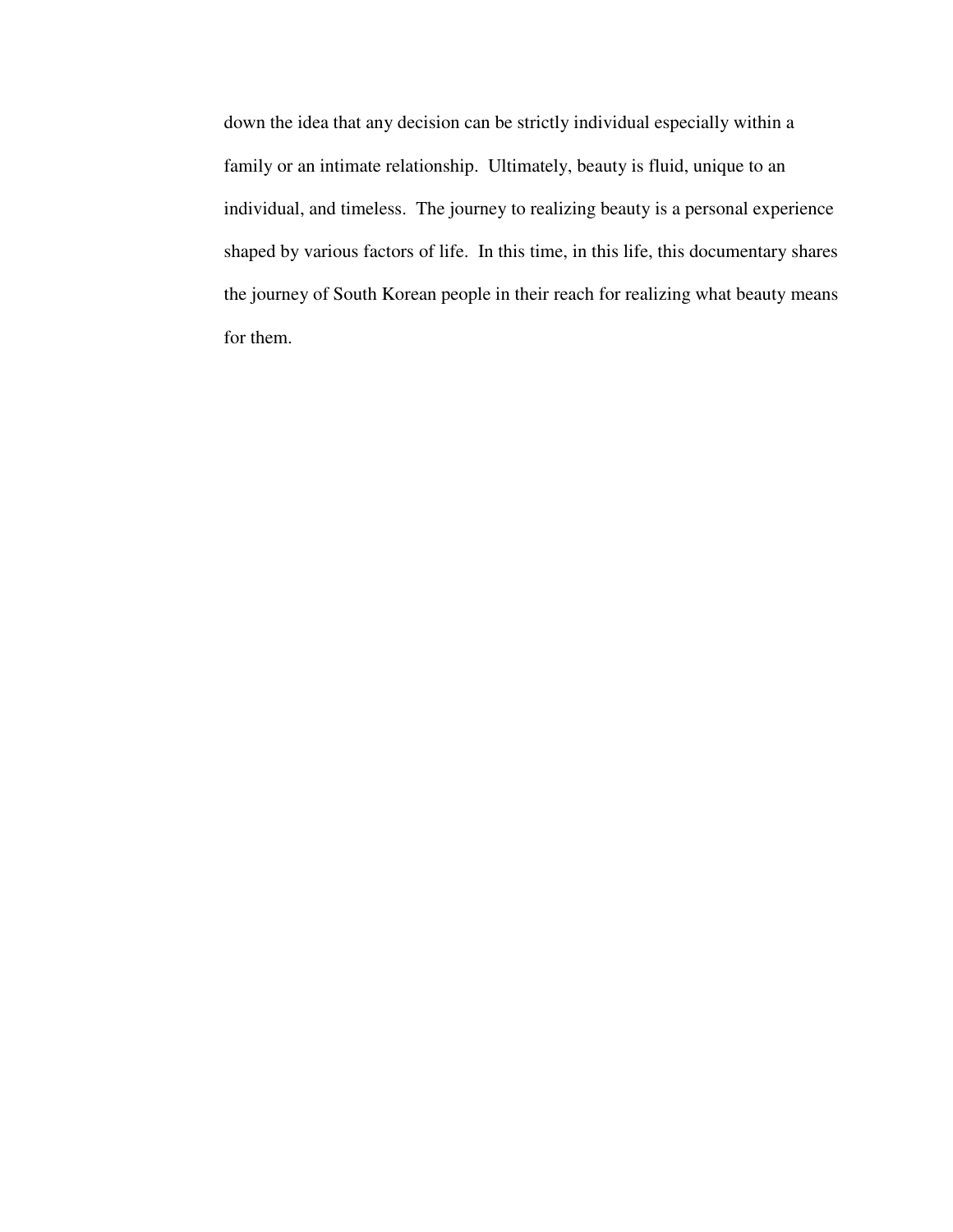#### Sources Cited

Bermant, M. (2005) Ethics of Cosmetic Plastic Surgery in Adolescents. http://virtualmentor.ama-assn.org/2005/03/oped2-0503.html

Cullen, L. (2006). Changing Faces. Retrieved November 20, 2007 from, TIME Magazine Web site: http://www.time.com/time/asia/covers/1101020805/story.html

Frank, A. (2004, March). Emily's Scars. The Hastings Center Report, 34, 18-29.

Gluck, C. (2001) S Korea's cosmetic surgery boom. Retrieved November 20, 2007 from, BBC News Web site:http://news.bbc.co.uk/1/hi/world/asiapacific/1435547.stm

Harden, B. (2007, September 30) Assembly Required. Washington Post: http://www.washingtonpost.com/wpdyn/content/article/2007/09/29/AR2007092901559.html

Herman, B. (2006 April 16) S. Korea Sees Boom in Male Plastic Surgery. Associated Press. http://www.sfgate.com/cgibin/article.cgi?file=/n/a/2006/04/15/international/i142953D09.DTL

Introduction & Future Growth. (2006) History of the Korean Society of Plastic and Reconstructive Surgeons. http://www.plasticsurgery.or.kr/php/eng/s01\_02.php

Kaw, E. Medicalization of Racial Features: Asian American Women and Cosmetic Surgery. http://www.jstor.org/view/07455194/ap020041/02a00050/0

Kim, T. (2006, November 2) South Korea: the wage gap between white and bluecollar workers increases. AsiaNews: http://new.asianews.it/index.php?l=en&art=5363&size=

Ko, C. (2006). Peer Pressure Plastics. Retrieved November 20, 2007 from, TIME Magazine Web site: http://www.time.com/time/asia/covers/1101020805/plastics.html

Lee, S. (2006 May 31) For love and money, Koreans turn to facial tucks. International Herald Tribune: http://www.iht.com/articles/2006/05/14/news/face.php

Lim, L. (2006, March 26) South Korean Culture Wave Spreads Across Asia. NPR